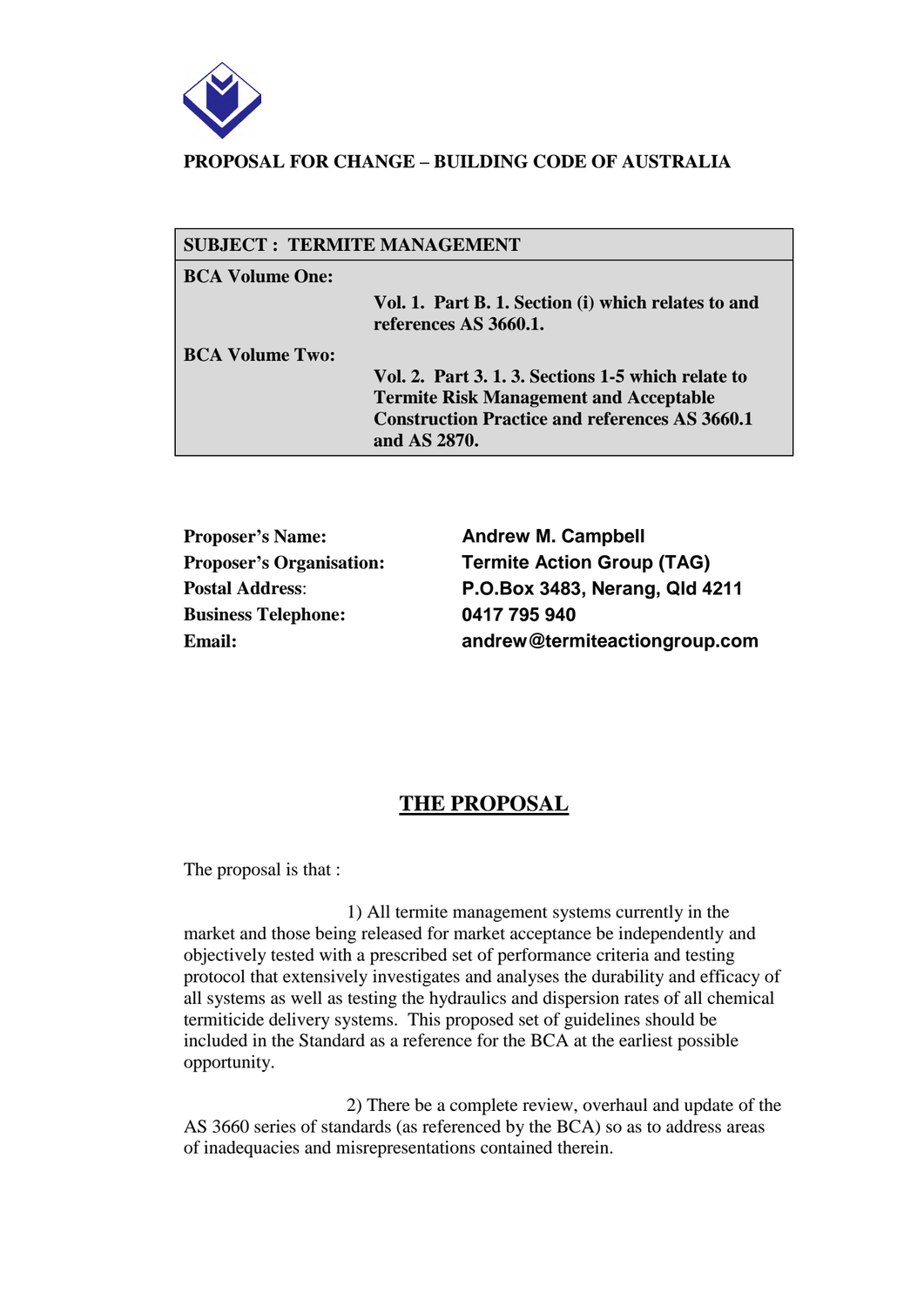

 3) That a revamped AS 3660 series of standards simply present the methodology, performance criteria and testing protocol suitable for the testing of all termite management systems (as per proposal 1) above) as opposed to including proprietary or patented systems in the Standard.

 4) That the ABCB exclude references in 3.1.3.1. of the BCA that relate to patented or proprietary systems and products and simply refer to performance criteria or reference the Standard requirements as referred to in proposal 1) above.

 5) That the ABCB extensively consult with the APVMA in relation to the registration and introduction of patented and generic chemical termiticides utilised in pest management. That all chemical termiticides inclusive of soil applications, matrix systems and timber preservative treatments (H2-H5) be exposed to the rigorous criteria in proposal 1) with past performances and issues relating to alkalinity, soil mediums, sunlight and penetration be investigated.

 6) That the ABCB request that a note such as that contained in the previous Standard (i.e. *'To compensate for impervious soils such as clay where application of these rates would cause run-off, concentrations greater than those prescribed may be used, with correspondingly lower rates of application, eg the concentration of the termiticide in the emulsion doubled and the volume applied halved. In this way the required amount of termiticide is distributed over the total area to be protected.')* with a description of these soil types and required by the APVMA to be placed on the MSDS labels to prevent over-applications.

 7) That the ABCB carefully monitor any and all modifications, reviews and updates to the AS 3660 series of Standards and effect the immediate removal of proprietary or patented systems and products referenced in AS 3660.1., and that there be an immediate review of these Standards.

 8) That the ABCB examine and review durability issues relating to all products and systems integrated into the construction of a building so as to assess and address 'lifetime of the building' in relation to the 'lifetime of the system or product' inclusive of limited warranties and suggested 'design life'.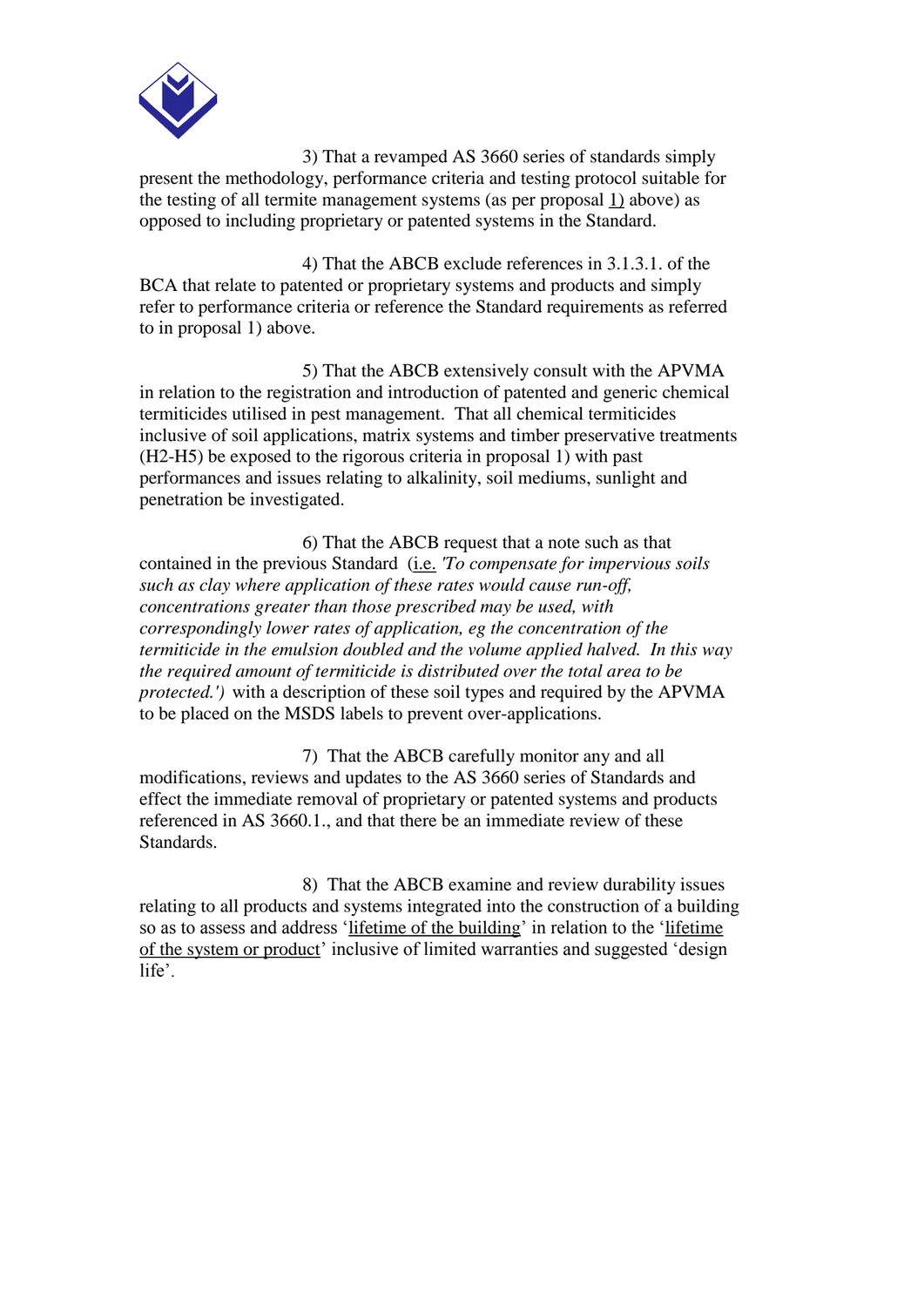

#### **What is the problem and why is it a problem?**

## **BACKGROUND**

Until the discontinuance of organochlorine (O/Cs) termiticides in mid-1995, the pest industry was able to heavily rely on hand spraying treatments, when applied as per the labelled rate, to be effective termite barriers. The subsequent decision to accept the slab as a physical barrier negated the requirement for full underslab treatments. The reliance on partial treatments created a new plethora of problems in relation to the attachment of termite management products and systems to the slab. The concrete slab, in effect, became the major component of most termite management systems.

## *Chemicals*

 The APVMA's 'User Agreement Returns System", which was supposed to be administered by the DPI in each state and territory and was designed to track chemical termiticides from manufacture through to practical application on-site, was an abject failure as is clearly evidenced by the Pearson/Guardian QBT Findings.

#### **(Refer to the attached QBT Findings and References documents)**

 Since the discontinuation of O/Cs most chemical termiticide barriers were either insufficient or non-existent and therefore were unable to prevent termites entering structures because of universal corrupt practices throughout the preconstruction area of pest management. There were little or no constraints on chemical termiticides and many treatments were performed at a cost to the builder that was often less than the wholesale cost of the chemical termiticide required to perform the treatment in accordance with the Standard and the MSDS labelled rate. Builders were content to receive a treatment certificate which falsely prescribed that the treatment had been performed at the appropriate rate when, in most instances, there was little or no chemical applied in a treatment.

 In West Australia, there were many recorded instances occurring where there were dangerous over-applications of chemical termiticides. This involved applications of the appropriate amount of chemical termiticides being applied with insufficient water. This meant that an application that required an hour or more to significantly groom and percolate the soil medium to provide an appropriate chemical termiticide barrier was being performed in 5-10 minutes.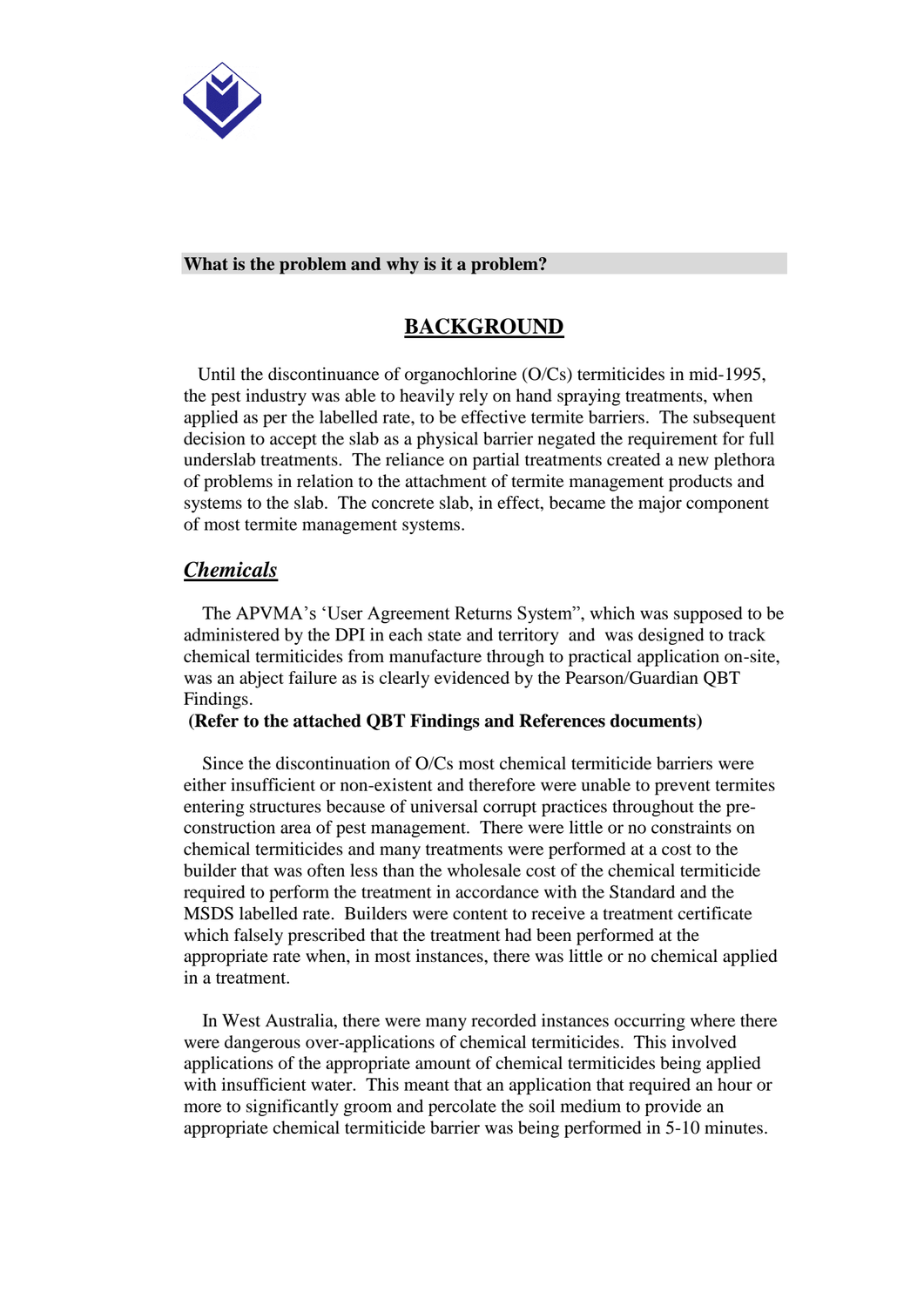

 A 'job completion sheet', which is a typical example of many such sheets that were provided to the ACCC in Western Australia by TAG to effect a prosecution of these practises, is attached to this proposal. In the 'job completion sheet' are details of the work performed by a single operator in a period of nine (9) hours and fifteen (15) minutes. If you subtract two (2) hours and fifty-five (55) minutes for travel time the operator performed eleven (11) trenchings, seven (7) pre-treatments and two (2) concrete cures in a period of six (6) hours and twenty (20) minutes. Any competent pest manager would advise that these works cannot possibly be performed in that period of time. **(Refer to the attached job completion sheet)**

 Unfortunately, despite the ACCC investigating the situation, they were unable to prosecute these practices because of perceived inadequacies in the Standard that relate to the treatment of difficult or impervious soils. The advice that was provided stated that the previous Standard contained notes which were not contained in the current Standard. These practices, which are patently criminal in nature, were left unpunished. Details of this are contained in the attached letter (email) from the ACCC in the assessment section of the letter**. (Refer to the attached AEPMA Chlorpyrifos Letter) (Refer to attached ACCC Letter)**

 The problem continued to be that because of under-applications and overapplications, the chemical termiticides were not applied in an appropriate manner so as to effectively be a barrier to termite movement. In the simplest of terms, "If it isn't applied properly or it isn't there, then it obviously won't work!"

#### **(Refer to the attached QBT Findings and References documents)**

There were concerns surfacing at the time in relation to the efficacy and durability of chlorpyrifos which had been registered and approved for preconstruction use by the NRA now known as the APVMA. These concerns involved testing data which was centred round factors such as the chemical's reaction to soil alkalinity and exposure to sunlight. All chemical applications are affected to varying degrees by the soil medium that they inhabit. **(Refer to the attached QBT Findings and References documents)**

### *Physical Barriers (Monitoring Systems)*

 There was a proliferation of new 'physical termite management systems' improperly described as 'physical barriers' and more aptly described as physical monitoring systems. The upsurge of the use of these systems coincided with the fraudulent chemical treatment practices occurring at the time, and the introduction of the AS 3660 series of termite management Standards which included several examples of these physical systems and products in the Standard and mistakenly referred to them as 'Physical Barriers'. The mistaken inference conveyed to all parties, in the description of these physical systems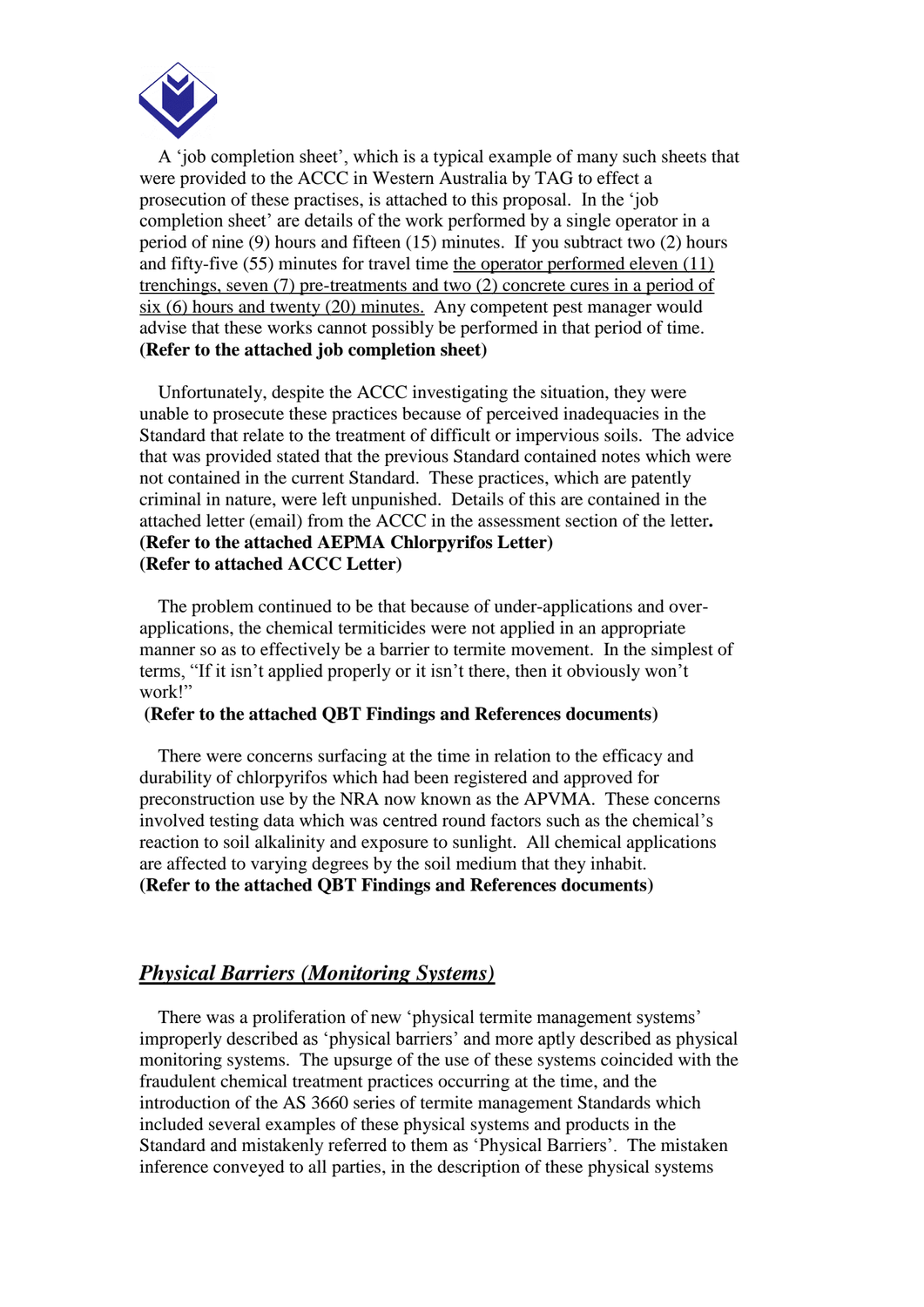

and products as 'Physical Barriers', was that they stopped termites entering a structure. This is exacerbated by the fact that many manufacturers and installers promoted these systems as protection which, as any good pest manager would advise, is simply not the case.

 Physical termite management systems were generally promoted by manufacturers and promoters of these products as a 'chemical-free' form of termite protection. This appealed immensely to environmentally sensitive members of the public and further engendered a reliance on these supposedly 'green' systems as 'stand alone' systems. This was despite the fact that all of these systems were only chemical-free until such time as they encounter termites. They were also sold and promoted as 'termite protection' when, in essence, they could only be considered to be termite monitoring systems that redirected termites to an inspection zone where they could be observed and chemically treated.

 It is farcical in the extreme to have companies split into divisions whereby one division promotes a chemical-free physical barrier system which protects homeowners against termites whilst another division goes around applying chemical whenever these systems encounter termites. Homeowners are being deceived by these practices and need education as to how these systems are not chemical-free and why there warranties are unable to cover 'bridging' and cannot therefore be considered as a barrier to termite ingress.

 The simplest termite monitoring system for many years when homes were constructed on stumps was the humble ant cap. The purpose of the ant cap was to redirect termite movement to the outer edges of the disc where they could be observed and treated prior to their continued movement around the obstacle and into the dwelling.

 The principle of how an ant cap functioned was the same principle that applied to all physical termite management systems currently used in 'slab on ground' constructions, and varies in practical application in having an inspection zone that is more extensive and generally easier to view. Many of the new physical systems are a mixture of several composite materials (parge, metal, plastics, etc.) that, generally without exception, include the slab as the single largest component. Physical termite management systems are best described as 'giant ant caps' so as to best describe their mode of operation.

 It would be a strong suggestion of TAG that the BCA remove all references to 'Physical Barriers' in the Standard and more accurately relate to them as "Physical Termite Monitoring Systems" so as to more precisely describe their mode of operation to all parties. This would prevent their promotion in onward sale to unsuspecting homeowners as 'protection that requires no chemical' and would also feature the inalienable fact that manufacturers are unable to provide bridging warranty for these systems.

 The difference between chemical barriers and the physical barriers (as described in the Standard) is that chemical barriers are a barrier to all entry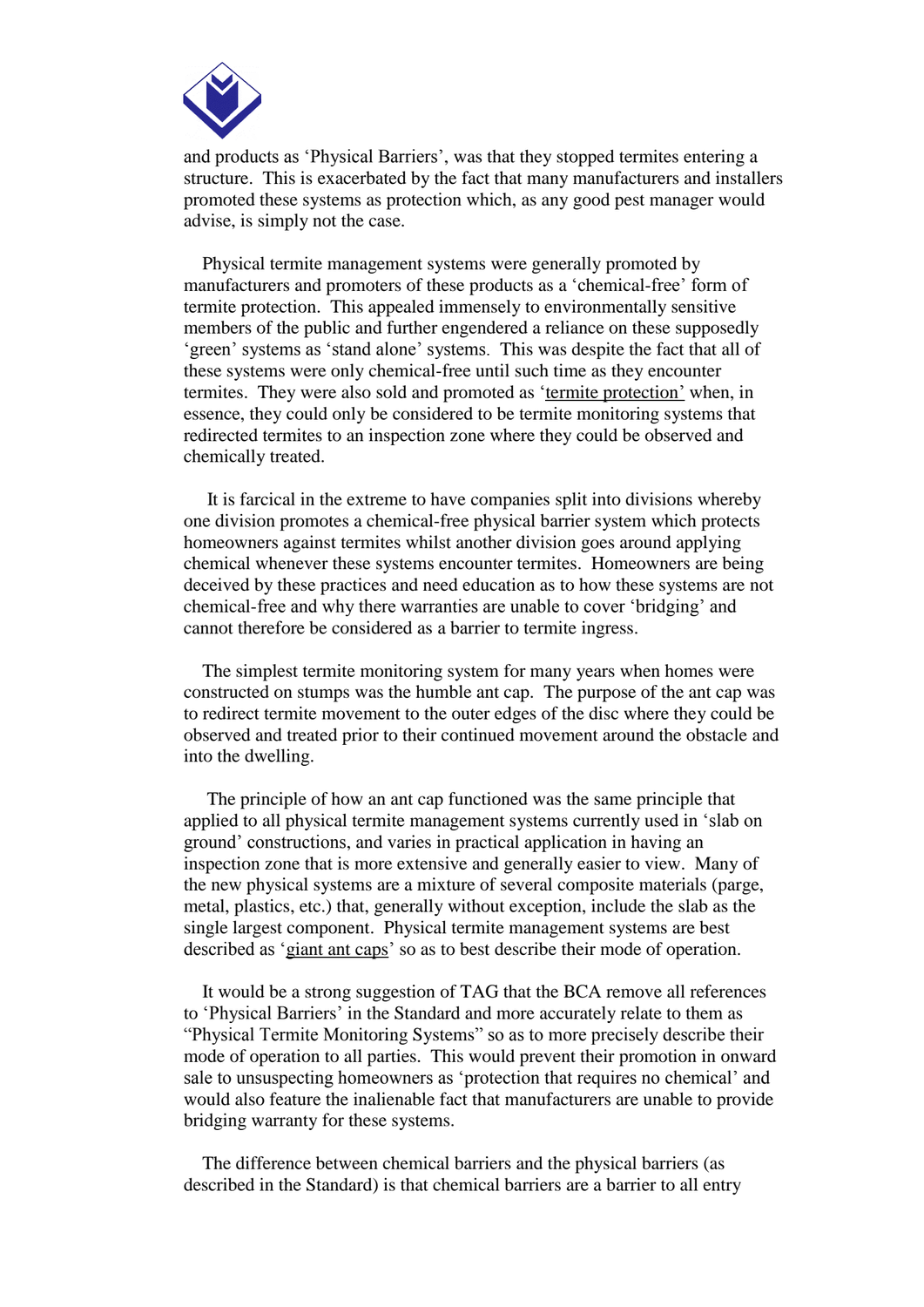

whilst physical systems are only a barrier to 'concealed' entry and not entry per se. This situation is exacerbated by manufacturers advising consumers that they have termite protection and in some cases advising homeowners that they do not require regular inspections to retain their warranty. What is not being explained is that going around or over the system (bridging), which is what both the system and the termites are designed or able to do, are not covered in their warranty. Physical barriers should more aptly be referred to as monitoring systems in the same manner that white ants are referred to as termites.

### *Testing and Assessment*

 There are several ways whereby termite management systems and products gain qualification for market acceptance. There are technical assessments of products and systems made by varying entities with the pre-eminent technical assessment, as considered and universally accepted throughout industry, being that which is produced by the CSIRO and commonly referred to as the ABSAC appraisal.

 Whist an ABSAC technical assessment document has weighty references to data and documentation provided by the applicant and appears to provide a thorough research of the designated product or system it is appraising, further investigation shows that this is not the case. Many of these technical assessments have not had the product evaluated by an independent assessor with much of the testing in many cases often being undertaken by the applicant or the applicant's agent. An applicant would not be objective given that he stands to benefit financially once his product or system receives the much lauded technical assessment.

 Most people do not go past the letters CSIRO and simply accept that the product has achieved their endorsement and approval as a tested product suitable for use in pre-construction termite management. However, despite the weighty references and information contained in these assessments we find an interesting statement that gets to the gist of the subject in which a technical assessment states, and I quote, *"Technical assessments are intended to help all those concerned with the approval, specification and use of new products or systems. They are objective assessments of the fitness for purpose of the product, system or material but are not approvals or endorsements. They may be submitted to approval authorities as part of the justification process required to obtain approval."*

 What is the real value of a technical assessment and why is it accorded such a standing when it does not test for durability and simply relies on technical information provided by the applicant. Test data/results of a product or a system that are either provided and/or undertaken by the applicant can hardly be viewed as objective. Despite this, most sections of the industry hold CSIRO ABSAC technical assessments up as the necessary qualification for market acceptance.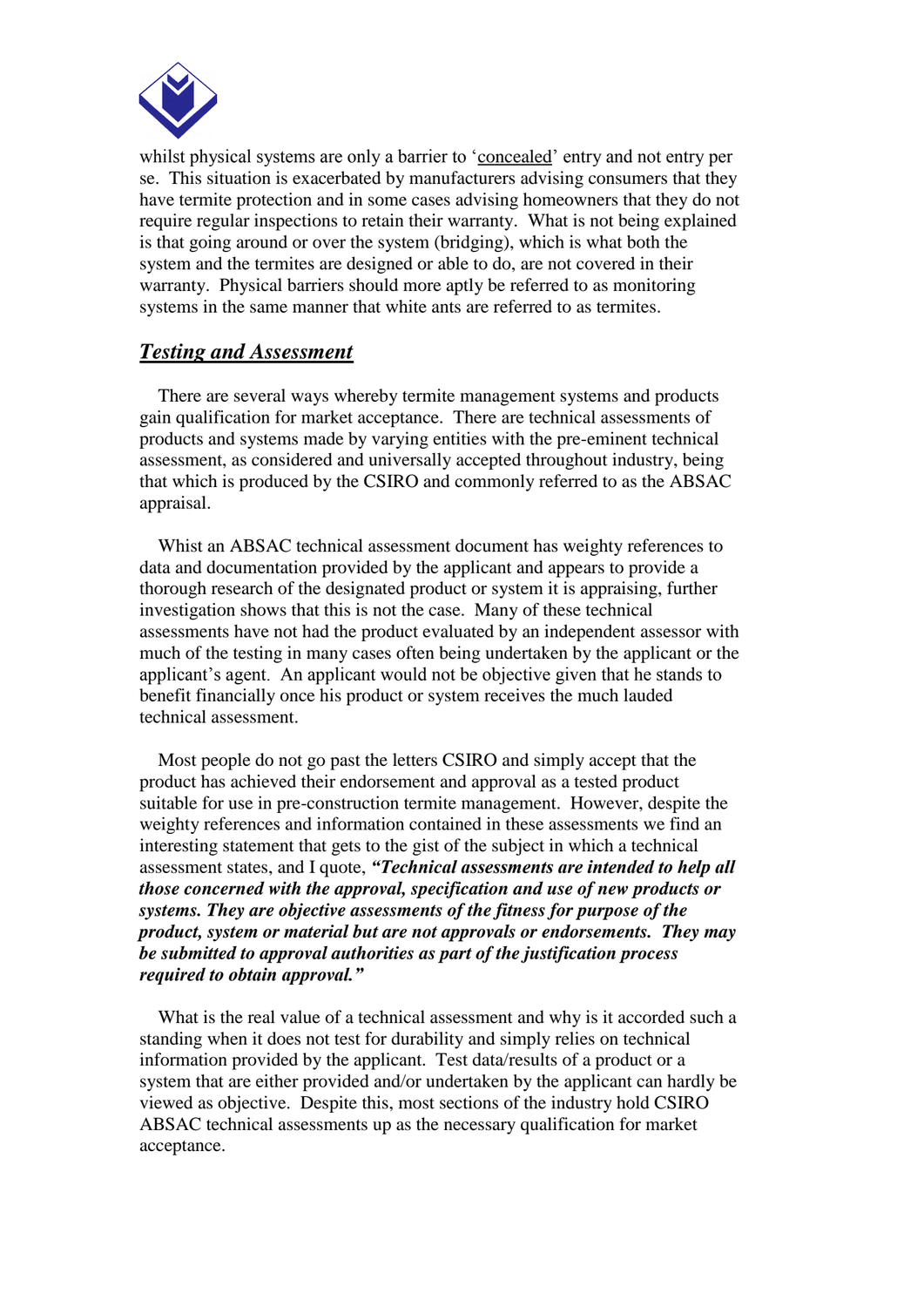

 Furthermore, the CSIRO in most cases seems to ignore the provisions of AS 3660.3 which addresses the assessment criteria for termite management systems and states in the opening sentence of section 2.5.4., which deals with experimental design and relates to field assessments and assessment methodology that states, and I quote, *"The exposure period may vary, depending on the intended durability of the system. Assessments of termiteresistant cellulosic or non-cellulosic materials shall be for a minimum of 36 months, unless otherwise specified in this Standard."* In the race to reap financial return on these products and systems in the market place, seldom do they undergo the necessary time trials to establish efficacy and durability.

 The discontinued ABCB Certificate of Conformity, which has been replaced by the newly introduced CodeMark system, was intended to provide products and systems with national mandatory acceptance. In providing these products and systems with this nationally recognised endorsement did the ABCB commission independent and objective testing and analysis relating to hydraulics on the reticulation systems? Furthermore, did the ABCB commission independent and objective testing and analysis in relation to efficacy and durability issues? How heavily did the ABCB rely on the CSIRO technical assessment in providing the Certificate of Conformity, which is considered by many in the building and pest management industry to be the highest accolade that can be achieved by a product or system?

 The pest management industry has been inundated with a plethora of novel new physical termite management systems and products that are employed in the area of pre-construction since the introduction of the AS 3660 series of Standards. These physical systems and products have generally been introduced without having undertaken independent and objective long term testing so as to provide a detailed analysis of their fitness for use.

 There is often no testing or analysis of the inter-relationship of the materials and elements that they are combined with when integrated into a building (i.e. Bricks, mortar, moisture, efflorescence, lime, etc). Dispersion rates and hydraulics which relate to reticulation systems are a major source of concern to the pest management industry. A pest manager needs to be provided with proven technologies that have been independently and objectively tested by an established and accepted means of performance criteria and testing protocol.

 The relative merits of most systems have generally not been exposed to independent and objective testing, and in many instances were never tested for durability. The initial paragraph in the foreword to AS 3660.1 states, and I quote, that *"The purpose of termite barriers is to deter concealed entry by termites into a building, above the termite barrier. Termites can build around barriers but their workings or evidence thereof are then in the open where they may be detected more readily during regular inspections."* I believe that the first sentence in this paragraph should have read, *"The purpose of termite barriers is to deter concealed entry by termites into a building, below the termite barrier."*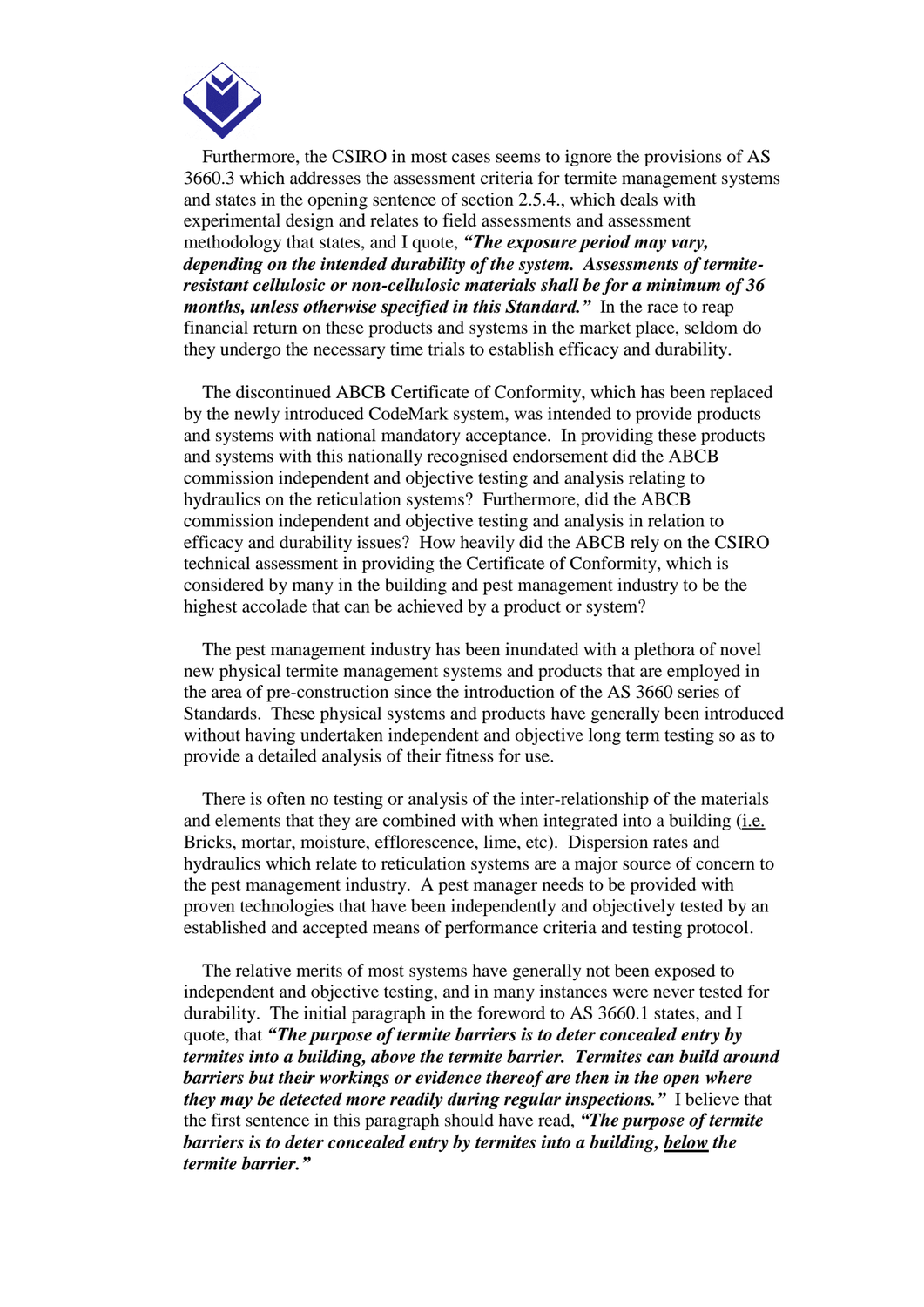

 The sentence that immediately follows the initial paragraph in the abovementioned foreword states that, *"This Standard contains no procedures or details on durability, maintenance and inspection issues."* To builders, pest managers and homeowners alike, the inclusion of a product or system in the Standard would carry an implicit endorsement of that product or system. What is conveyed in the statement above and also in 1.1.(c) of AS 3660.1, is that while these systems and products are referenced in the Standard, there is no responsibility assumed for the 'durability, maintenance and inspection procedures' of these included systems and products.

 Efficacy and performance issues also extend to the area of timber preservative treatments with on-site cutting and sawing of treated timber framing often voiding the warranty thereon. Chemical infusions often simply provide an envelope treatment which is compromised by cutting or chipping which can provide termite access.

### *General Information*

 This background to the problems exposes a number of areas where problems exist and demonstrates the universal nature of the situation. TAG has previously been commissioned by the Australian Environmental Pest Managers Association (AEPMA) to review and assess termite management systems and products in the market. In broad terms what was found was that many systems were evaluated wrongly and promoted as primary systems of termite protection when their purpose was simply to detect termite movement. This subject requires further examination and public education to demonstrate the limitations and inadequacies of all these systems.

 Physical termite management systems are incorporated into the construction of a building and are thereby integrated into the home for its lifetime. These systems generally have a warranty of ten years. Some system manufacturers and providers state that the system has a 'design life' of fifty years or that their system or product should last the lifetime of the home. This is a suggested outcome without warranty for the stated 'design life' time. This needs addressing as it obviously provides no certainty to homeowners.

Ethical and appropriately qualified pest managers have advised, and continue to advise, that a properly applied chemical barrier in an appropriate soil medium provides the best defence against termites. Unfortunately, the inability of the APVMA to sufficiently maintain the 'User Agreement Returns System' has resulted in most chemical applications being used as a cure for termite ingress and not as a preventative barrier treatment.

 Many homeowners would prefer to have known these facts prior to the occurrence of infestations that devalue their home, rather than finding out after the event that they have no warranty covering the bridging of their system and a financial burden. Prevention is obviously better than cure.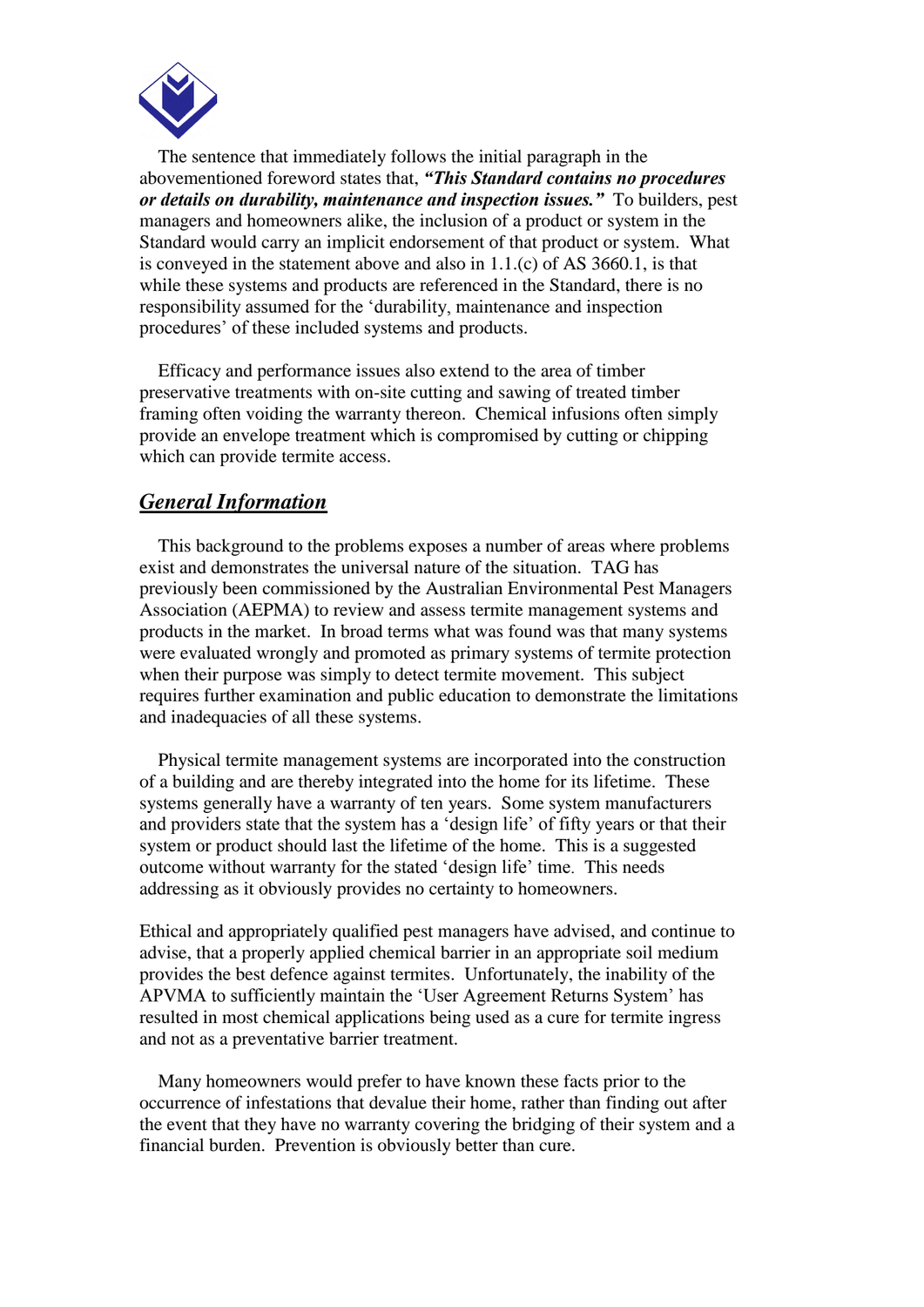

 What is definitely required is a means by which greater surety is provided to all parties, including builders, specifiers, certifiers, pest managers and homeowners, in the construction process and the onward life expectancy of Australian homes.

## **THE PROBLEMS**

 The problems that exist with the inter-relationship between termite management, building practices and the regulatory practices and controls are set out as follows :

- 1) The APVMA "User Agreement Returns System" collapse into a state of total disrepair caused chemical termiticide applications to become unaccountable and corrupt practices relating to underapplication and over-applications of chemicals to flourish and spread throughout Australia.
- 2) The introduction of a multitude of physical termite management systems which were provided with market acceptance without undergoing objective analysis and establishing performance criteria in relation to their durability and suitability for purpose. (Insufficient time trials and tests)
- 3) The AS 2870 and AS 3600 provisions for the construction of concrete slabs, called up in the AS 3660 series, were not observed in general practice. This relates to issues involving watering onsite, slump, vibrating, curing, temperatures and slab edge construction.
- 4) The inaccurate description of physical termite management systems as physical barriers which was exacerbated by manufacturers and installers in subsequent promotion as termite protection. A chemical barrier is a barrier to all entry whilst a physical barrier is only a barrier to 'concealed' entry and not a barrier to entry per se. Physical systems are monitoring devices.
- 5) The physical management systems and chemical reticulation delivery systems reliance on the CSIRO ABSAC Technical Assessment as the appropriate document for their acceptance for use when the document, by its own admission, was not an endorsement or an approval of the product or system.
- 6) There has been insufficient consumer education provided on the subject of termite management which has caused people to believe that they have protection as is suggested by manufacturers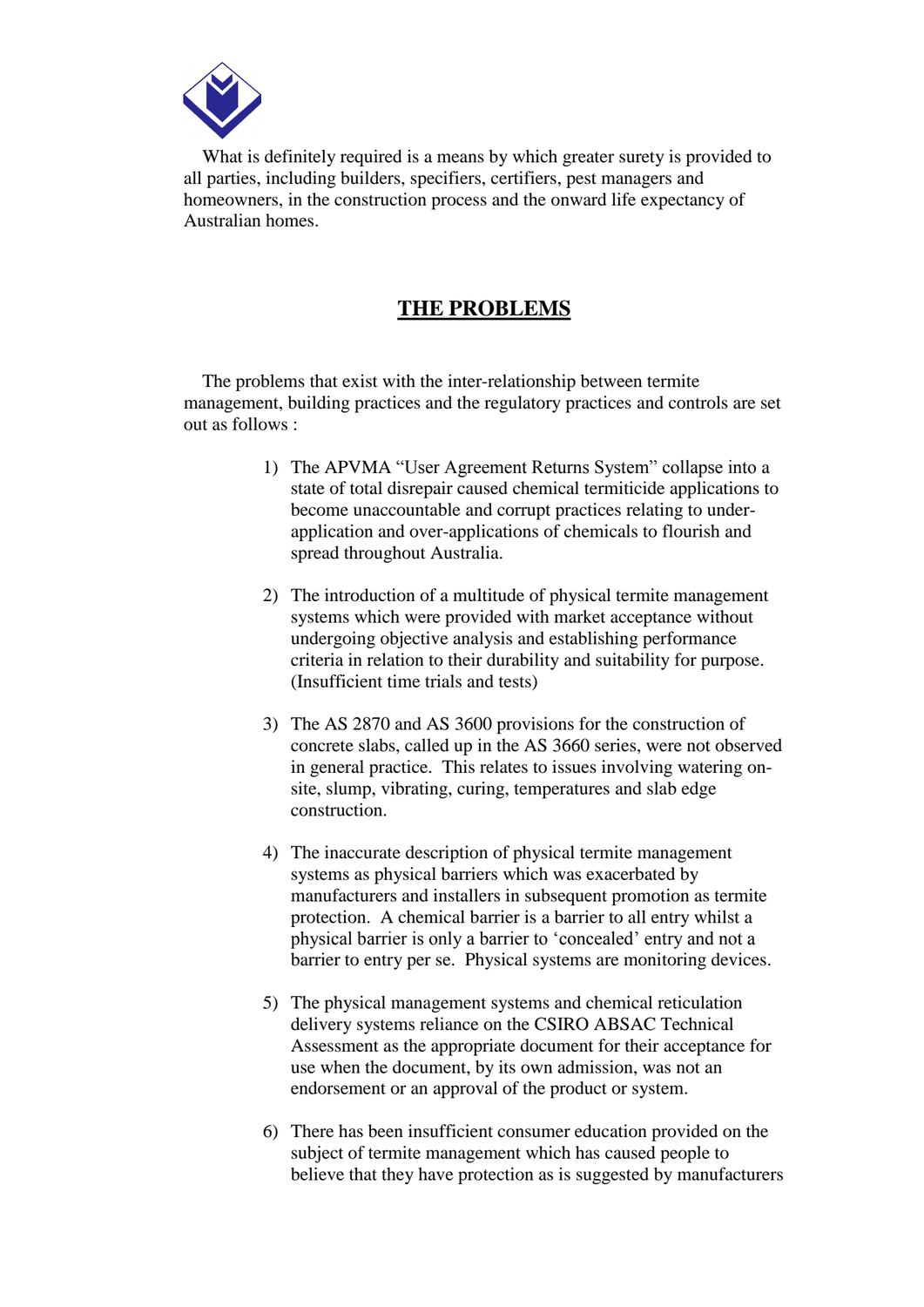

of physical termite management systems. Warranty bridging issues and the concept of protection require immediate redress.

- 7) The difficulty that the BCA, the Standards, the APVMA and various State Authorities have in standardising and integrating the regulations and requirements to provide uniformity and a combined approach on the subject of termite management so as to provide some certainty to homeowners throughout Australia.
- 8) The inane situation whereby systems are integrated into a building during the construction process and are provided with warranties that are substantially less than the suggested lifetime of the home. A 'design life' is suggested but does not invoke any claim or responsibility outside of the warranty period.

**How will the proposal solve the problem?**

## **HOW THESE PROPOSALS ASSIST IN SOLVING THE PROBLEMS**

 1) *All termite management systems currently in the market and those being released for market acceptance be independently and objectively tested with a prescribed set of performance criteria and testing protocol that extensively investigates and analyses the durability and efficacy of all systems as well as testing the hydraulics and dispersion rates of all chemical termiticide delivery systems. This proposed set of guidelines should be included in the Standard as a reference for the BCA at the earliest possible opportunity.*

 This initial proposal addresses the problem in relation to the lack of independent and objective testing which demonstrates that the products and systems used in termite management are able to perform the purpose for which they are designed. Extensive testing in relation to efficacy and durability are necessary to determine suitability for purpose. This would seem to be a primary requirement for all termite management systems and products.

 2) *There be a complete review, overhaul and update of the AS 3660 series of standards (as referenced by the BCA) so as to address areas of inadequacies and misrepresentations contained therein.*

 The AS 3660 series of Standards are poorly written and need to be reviewed to more adequately deal with problems of inter-relationship with the MSDS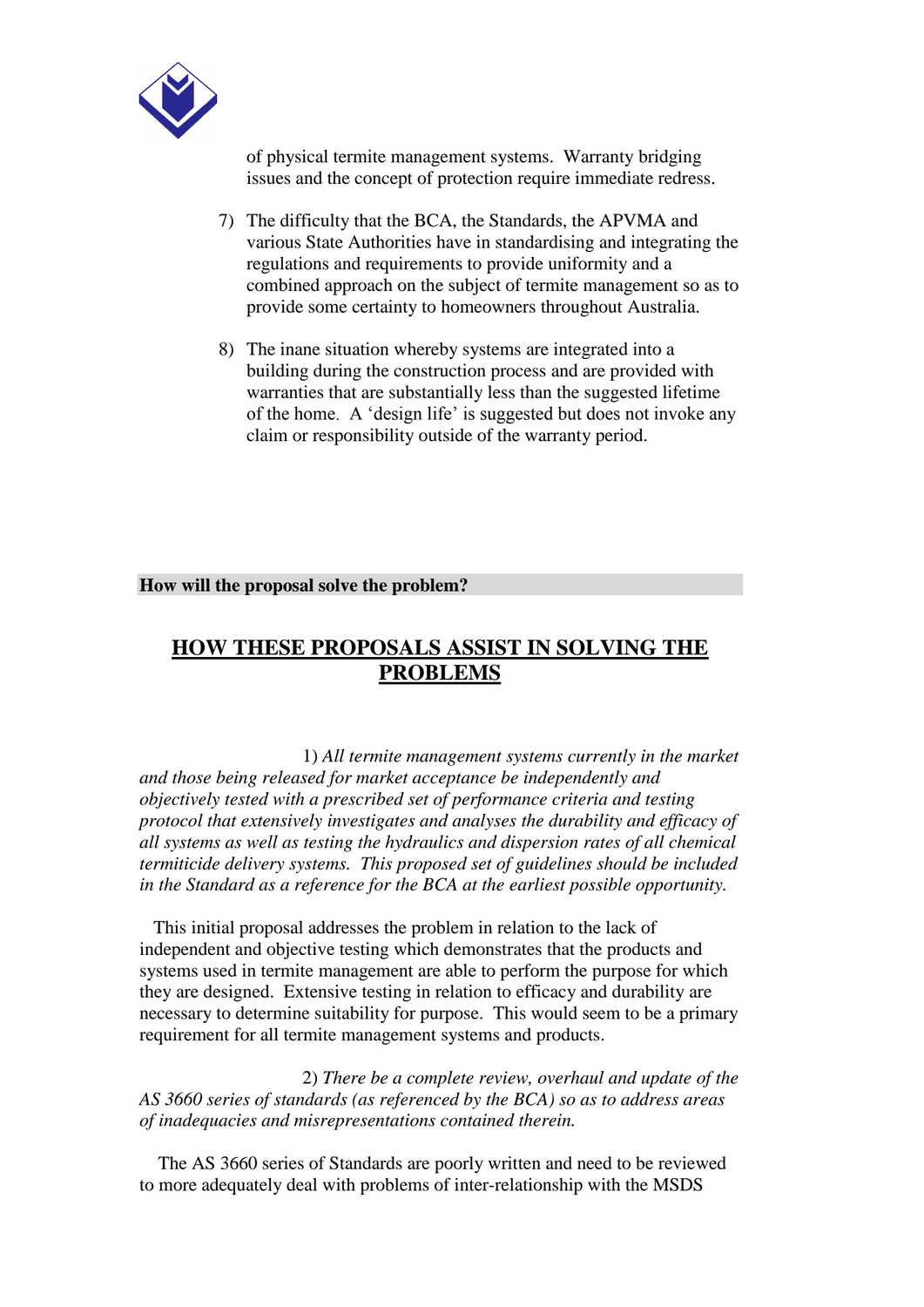

labelled requirements and the BCA provisions. The renaming of 'physical barriers' as 'physical monitoring systems' is necessary to more accurately reflect the manner in which they operate and to onwardly inform people of their limitations in preventing termite ingress and their reliance on chemical termiticides when they have contact with termites.

 3) *That a revamped AS 3660 series of standards simply present the methodology, performance criteria and testing protocol suitable for the testing of all termite management systems (as per proposal 1) above) as opposed to including proprietary or patented systems in the Standard.*

 The purpose of the BCA in referencing the Standard is not to provide a brochure for the promotion of systems and products to be used in buildings. In referencing certain systems and products, the view that is conveyed and what people would derive is that of an implicit endorsement of the nominated system or product. In fact, I have been previously advised by representatives of companies who have systems or products featured in the Standard advising this to be the case and further conveying that because it was in the Standard issues relating to efficacy and durability should not be questioned. This is not the purpose of the BCA or the Standard. If the Standard simply contained performance criteria and testing protocol this provides all systems and products with an equal footing whereby they are required to compete on an even playing field with equal opportunities.

 4) *That the ABCB exclude references in 3.1.3.1. of the BCA that relate to patented or proprietary systems and products and simply refer to performance criteria or reference the Standard requirements as referred to in proposal 1) above.*

 This is self-explanatory and relates, for the same reasons, to the rationale applied immediately above to proposal 3).

 5) *That the ABCB extensively consult with the APVMA in relation to the registration and introduction of patented and generic chemical termiticides utilised in pest management. That all chemical termiticides inclusive of soil applications, matrix systems and timber preservative treatments (H2-H5) be exposed to the rigorous criteria in proposal 1) with past performances and issues relating to alkalinity, soil mediums, sunlight and penetration be investigated.*

 Many registrations are provided to generic derivatives of patented termiticides when they come off patent. In some cases the generic has a higher efficacy rating than the initial patented product on which it was modelled, but in most cases these generics are not as effective and not subjected to rigorous testing to demonstrate there efficacy and persistency. This is again a situation where the testing of systems used in termite management needs to be extensive so as to provide certainty to all parties including the builders, pest managers and homeowners.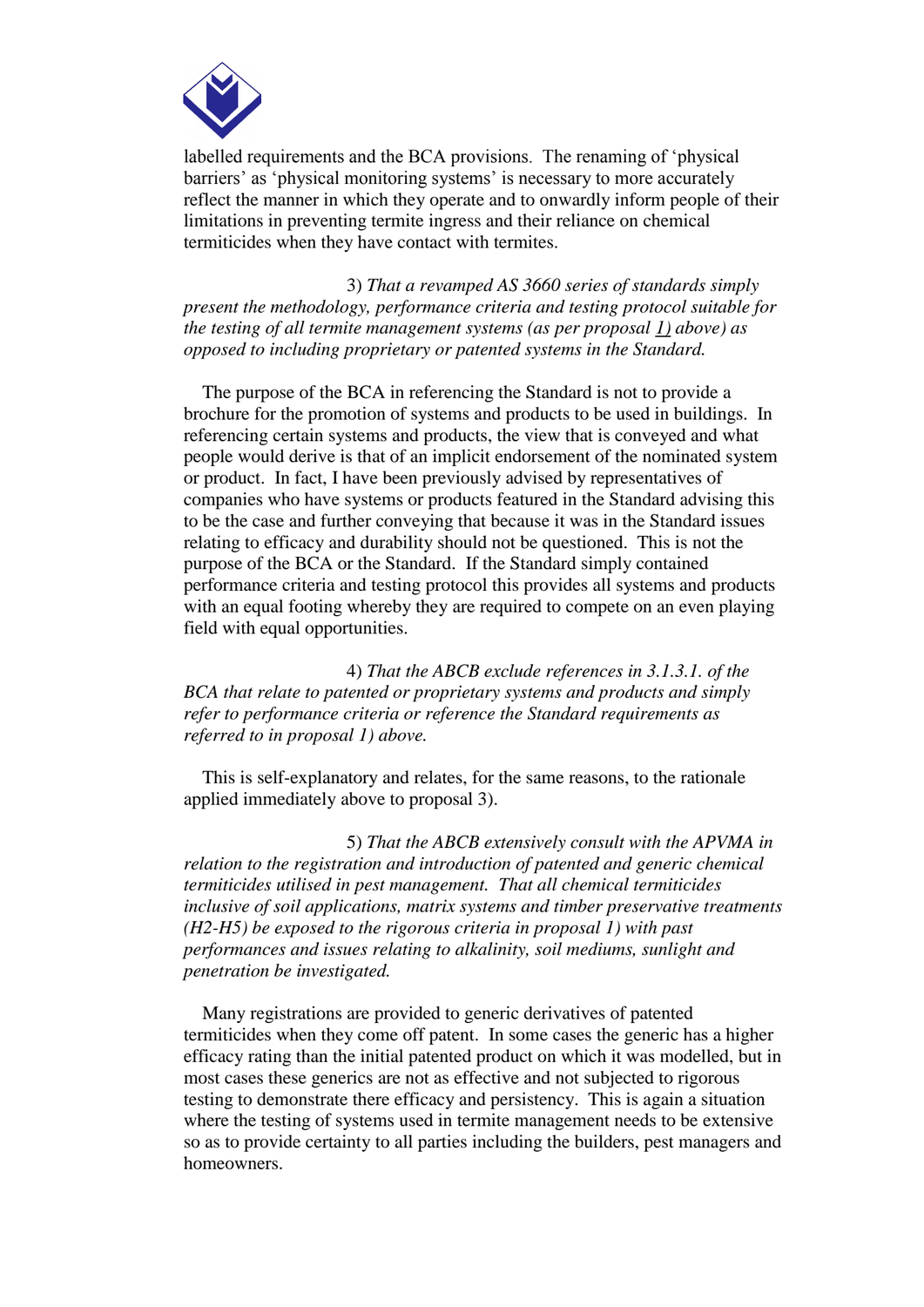

6) *That the ABCB request that a note such as that* 

*contained in the previous Standard*

**(i.e. 'To compensate for impervious soils such as clay where application of these rates would cause run-off, concentrations greater than those prescribed may be used, with correspondingly lower rates of application, eg the concentration of the termiticide in the emulsion doubled and the volume applied halved. In this way the required amount of termiticide is distributed over the total area to be protected.')**

*with a description of these soil types and required by the APVMA to be placed on the MSDS labels to prevent over-applications.*

 This again should be self-explanatory and the assists in explaining as to why proposal 2) needs to occur. The Standard was remiss in not addressing the MSDS label information in a manner such as that which was provided in the previous Standard. This would assist in the prosecution of dangerous practices that relate to the over-application of chemical termiticides.

 7) *That the ABCB carefully monitor any and all modifications, reviews and updates to the AS 3660 series of Standards and effect the immediate removal of proprietary or patented systems and products referenced in AS 3660.1., and that there be an immediate review of these Standards.* 

 The current AS 3660 series desperately needs updating and revision to immediately implement the statement made at the end of the Preface to AS 3660.1 which states, and I quote, *"Future editions of this Standard will not include proprietary or patented systems. While reference will be made to the existence of such systems, each system manufacturer must demonstrate compliance with the performance requirement of this Standard, where required.*" Any proprietary and/or patented systems or products should never have been included in the Standard in the first instance. The BCA calls up the Standard and therefore should monitor and scrutinize carefully what is entered into or omitted from the document. The ACCC's inability to protect homeowners because of the failings of the Standard, and the insertion of the misleading initial sentence in the Foreword to AS 3660.1 provide adequate reason to effect immediate change.

 *8) That the ABCB examine and review durability issues relating to all products and systems integrated into the construction of a building so as to assess and address 'lifetime of the building' in relation to the 'lifetime of the system or product' inclusive of limited warranties and suggested 'design life'.*

 The requirement that the system or product integrated into the construction of a building should last the lifetime of the building should be a basic performance requirement of a system or product. This should especially be the case when these systems or products are encased or sandwiched in the lower course brickwork of a building. The term 'design life', without being supported by warranty, provides no comfort for homeowners.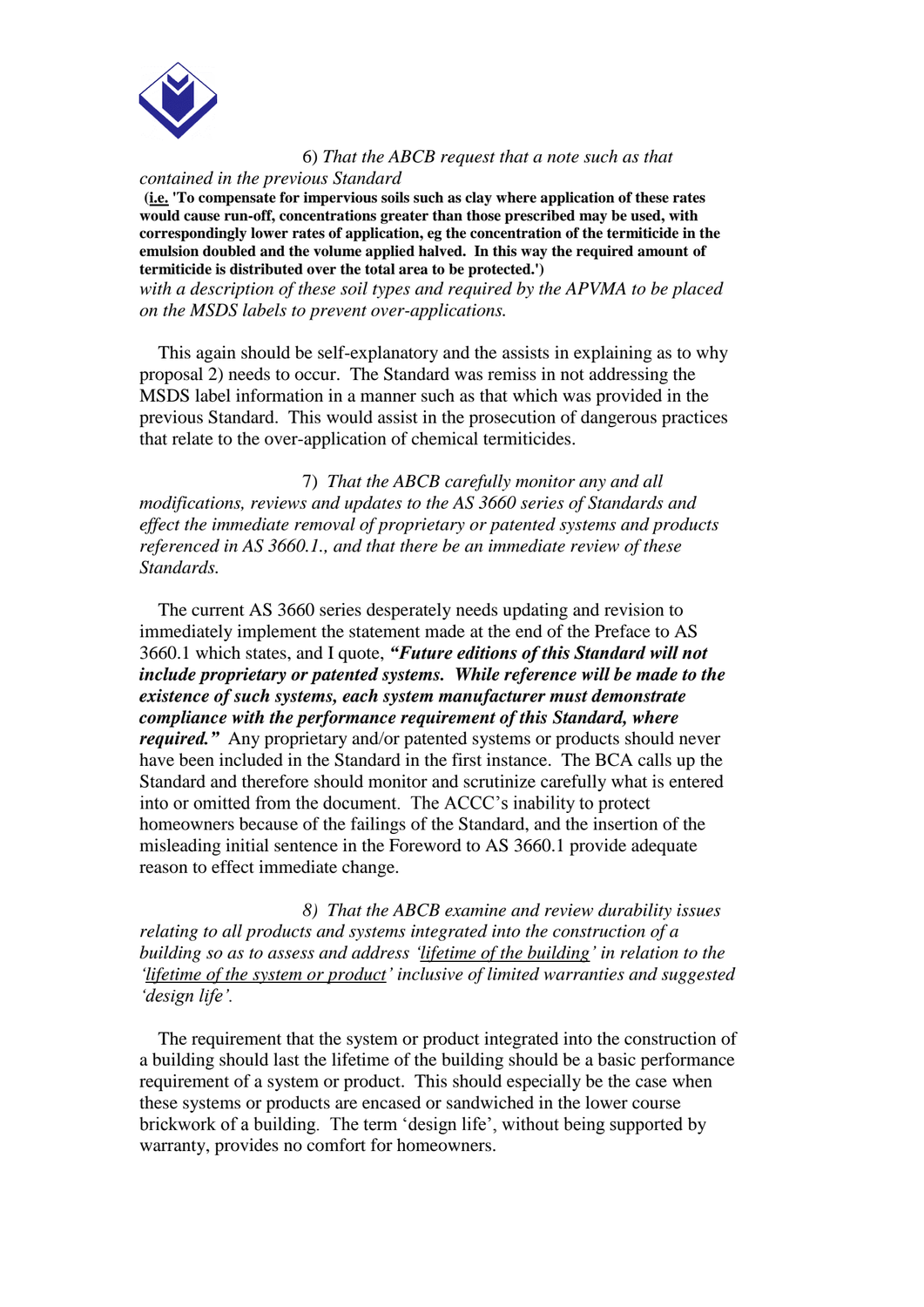

#### **Who will be affected by the proposal and how will they be affected?**

## **THOSE AFFECTED BY THESE PROPOSALS**

 A raft of people including builders, specifiers, certifiers, pest managers, homeowners, product and system manufacturers and providers will be affected by these proposals. There would be costs involved in the introduction and implementation of the proposed changes and the impact on competition in the industry would be immense. It is, however, a necessary change to create parity for all systems and products whereby they are all subjected to the same testing, scrutiny and performance criteria.

 It should be expected that several products and systems may not continue on in the industry on the basis of data collected and collated by TAG to date and future testing on chemical delivery systems may provide more casualties in relation to perceived efficacy issues. However, the case is that if a product or system has efficacy or durability issues that are discovered in objective and independent testing to impede the product or system's performance, then it should not be in the market place until these issues are addressed to the satisfaction of all parties. The benefits are enormous given the size of the problem which is estimated by the Archicentre to be approaching a billion dollars per annum.

 On another level TAG sees the real impact of the problem on mums and dads who have their major financial investment in the great Australian dream – their home. Australian families are seeing their major asset crumble in becoming food for termites because of the illicit practices or reliance on products and systems that do not perform as per the advice provided thereby leaving people out of pocket and sometimes out of a home. This is the real cost that needs to be addressed.

 In providing these rational approaches to the problem and addressing the problems that beset the pest management and building industries in relation to termite management, we provide Australian homeowners with termite management that is accountable and based on appropriate checks and balances to provide some certainty to all concerned parties.

#### **Who has been consulted and what are their views?**